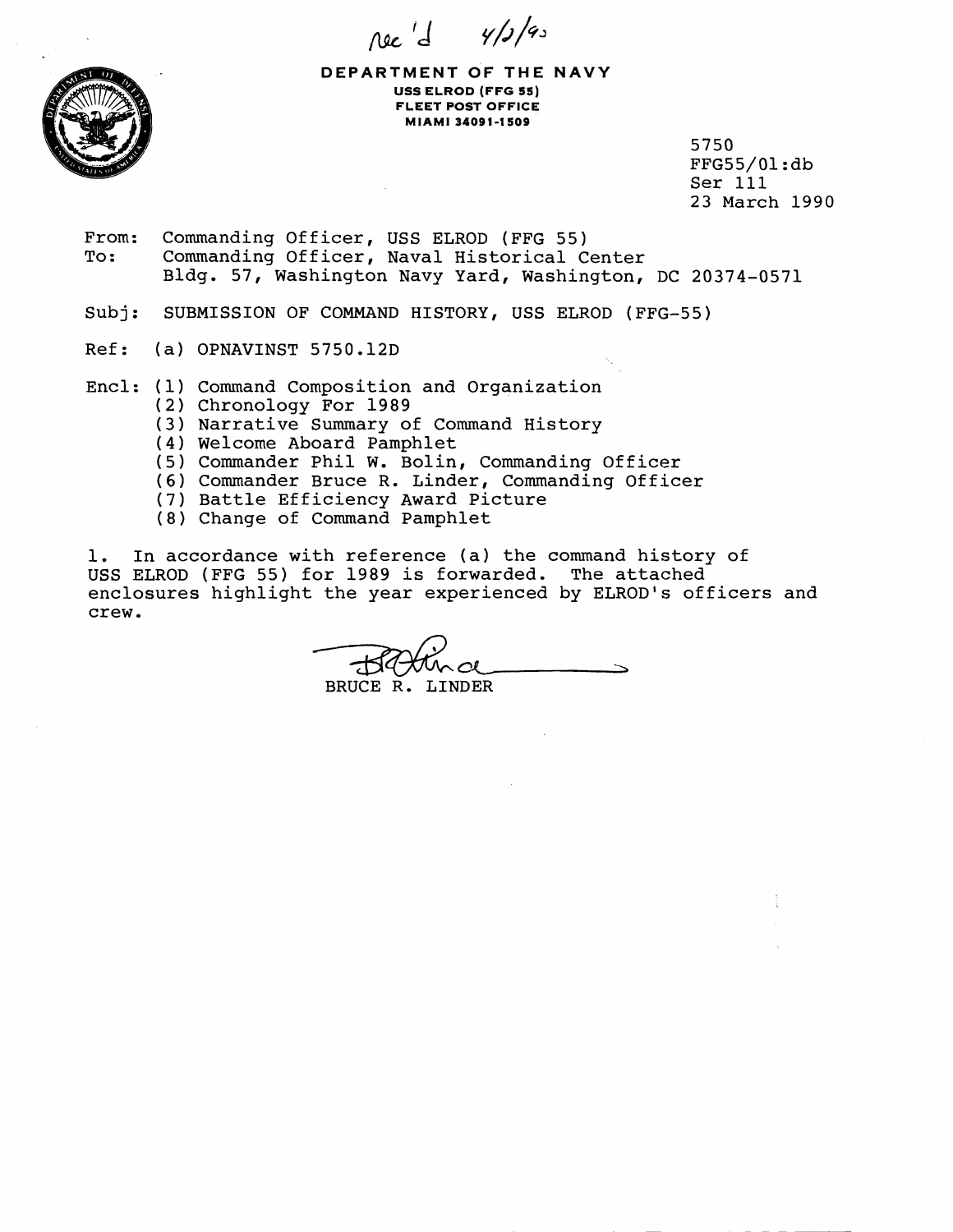## COMMAND COMPOSITION AND ORGANIZATION

USS ELROD (FFG-55) is an Oliver Hazard Perry class frigate with multiple missions. Her primary mission is Anti-Submarine Warfare and she possesses capabilities in Anti-Air Warfare and Anti-Surface Warfare. USS ELROD (FFG-55) is homeported in Charleston, South Carolina and was under the command of Commander Phil W. Bolin until 27 July 1989. ELROD is currently under the command of Commander Bruce R. Linder. USS ELROD's immediate senior command is Commander, Destroyer Squadron SIX. When deployed she was assigned two SH-60B LAMPS MK I11 Helicopters with side numbers 450 and 445 from HSL 44 det 3.

Enclosure **(1)**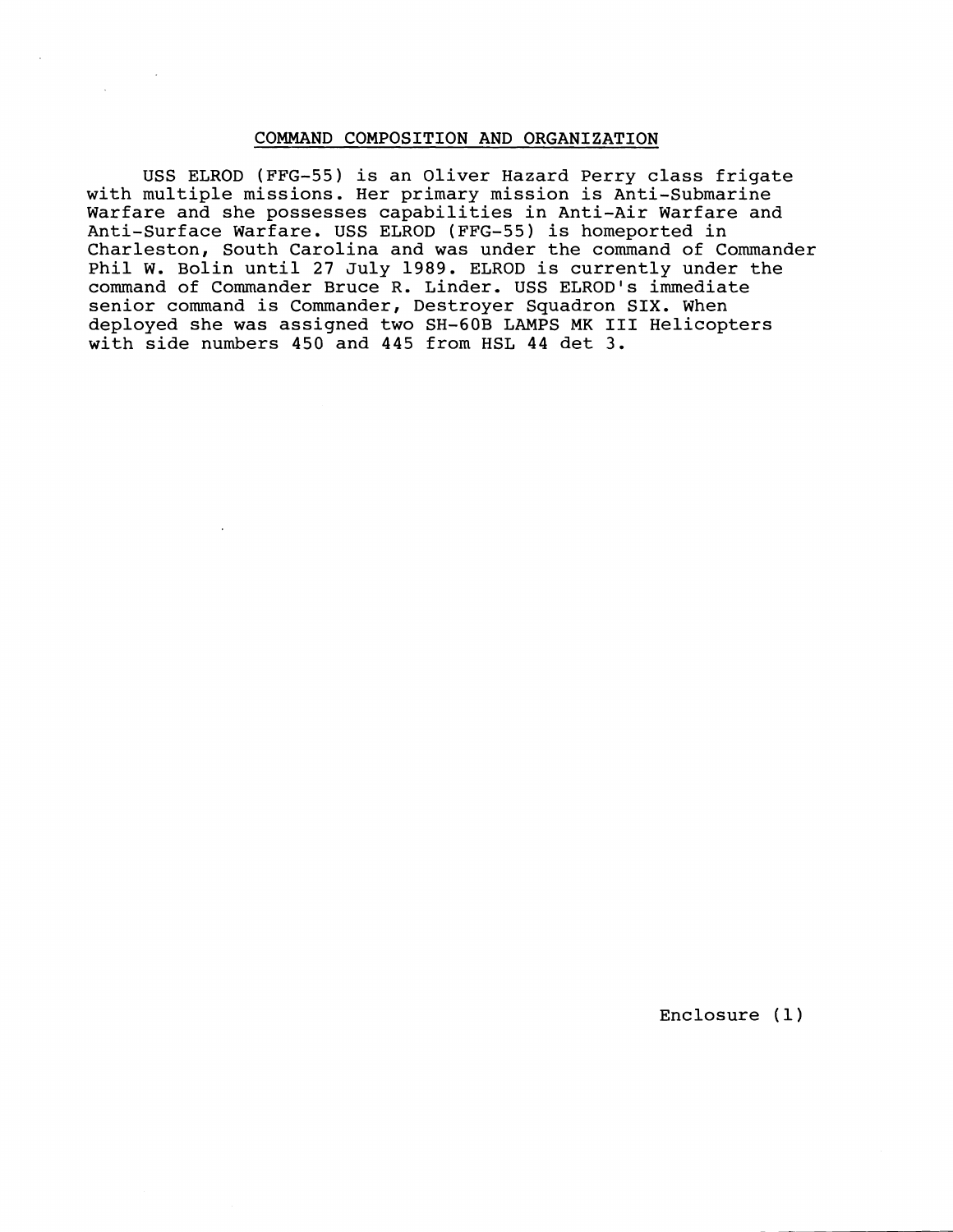## CHRONOLOGY FOR 1989

01 Jan - 22 Jan Inport Charleston, South Carolina. 23 Jan - 02 Feb Middle East Force Exercise 2-89 with USS GALLERY, USS CONNOLY and USS UNDERWOOD. 03 Feb - 12 Mar Inport Charleston. 13 Mar - 17 Mar Command Inspection. 18 Mar - 21 Mar Inport Charleston. 22 Mar - 30 Mar Atlantic Transit. 31 Mar Visit Ponta Del Gada, Azores. 01 Apr - 03 Apr Atlantic Transit. 04 Apr - 08 Apr Visit Benidorm, Spain. 09 Apr - 13 Apr Transit Mediterranean. 14 Apr - 15 Apr Transit Suez Canal. 20 Apr - 21 Apr Visit Djibouti. 28 Apr - 30 Apr Visit Bahrain, 31 Apr - 11 May Northern Persian Gulf Operations. 12 May - 13 May Visit Bahrain. 14 May - 16 May Central Persian Gulf Operations. 17 May - 19 May Visit Bahrain. 20 May - 27 May Northern Persian Gulf Operations.  $28$  May - 30 May Visit Ad Dammam, Saudi Arabia. 31 May - 02 Jun Exercises with Royal Saudi Naval Forces. 03 Jun - 12 Jun Visit Bahrain, 12 Jun - 17 Jun Central Persian Gulf Operations. 18 Jun - 20 Jun Visit Bahrain. 21 Jun - 01 Jul Arabian Sea Operations. 02 Jul - 03 Jul Visit Bahrain. 04 Jul - 09 Jul Northern Persian Gulf Operations. 10 Jul - 11 Jul Visit Bahrain. 12 Jul - 22 Jul Northern Persian Gulf Operations.<br>27 Jul - Change of Command (Underway). Change of Command (Underway). 28 Jul - 05 Aug Northern Persian Gulf Operations. 06 Aug - 08 Aug Visit Abu Dhabi, United Arab Emirates. 09 Aug - 12 Aug Visit Bahrain. 04 Aug Turnover with USS BOONE in the Persian Gulf. 09 Aug Visit Djibouti. 23 Aug - 24 Aug Visit Aqaba, Jordan. King Hussein visits ship.

Enclosure (2)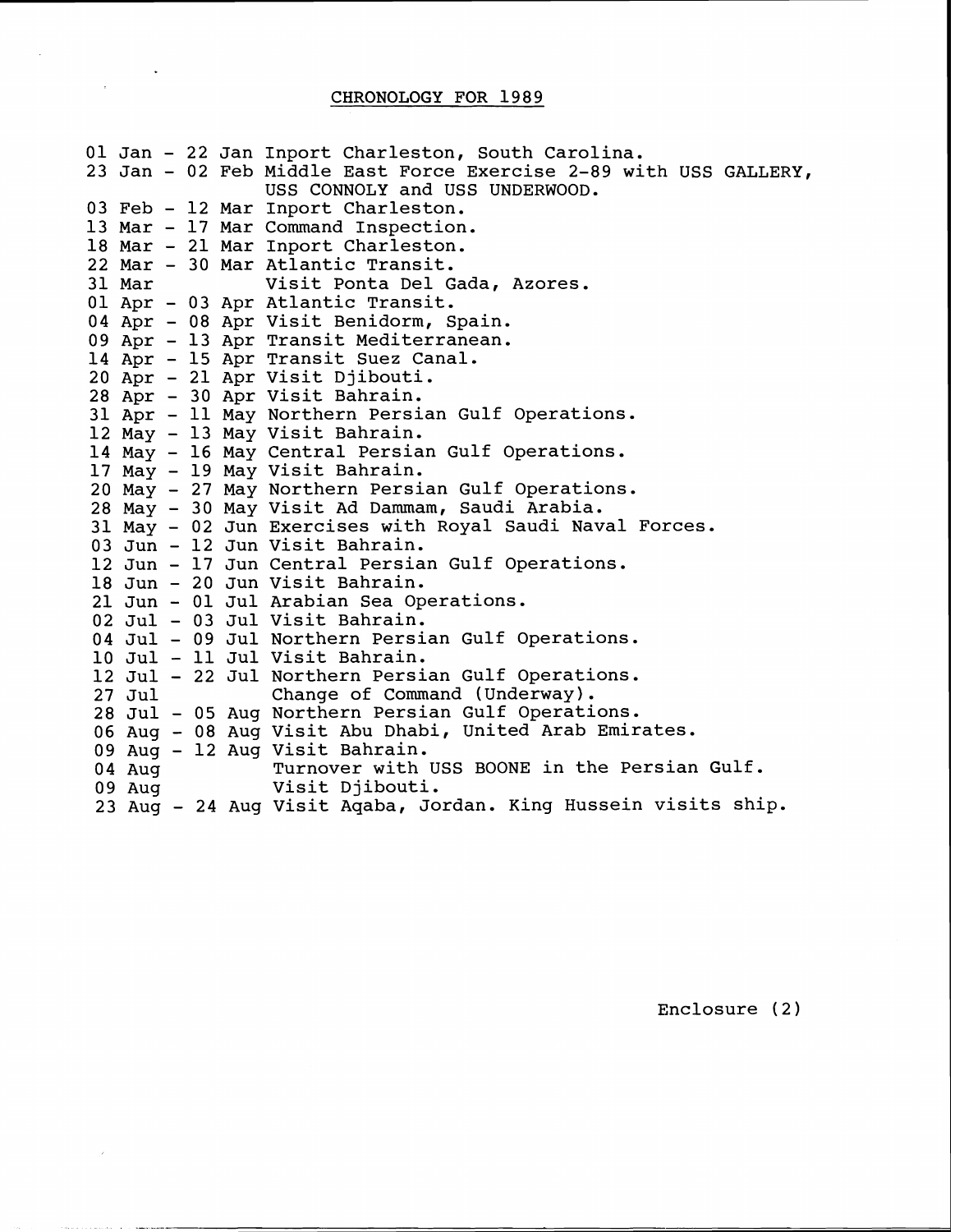|  |  | 25 Aug - 27 Aug Transit Suez Canal.                        |
|--|--|------------------------------------------------------------|
|  |  | 28 Aug - 31 Aug Transit Mediterranean Sea.                 |
|  |  | 01 Aug - 06 Sep Visit Palma De Majorca, Spain.             |
|  |  | 08 Sep Visit Rota, Spain.                                  |
|  |  | 12 Sep - 13 Sep Visit Ponta Del Gada, Azores.              |
|  |  | 14 Sep - 20 Sep Atlantic transit.                          |
|  |  | 21 Sep Joined Task Group 40.1.3 - (Charleston Hurricane    |
|  |  | Sortie) northwest of Bermuda.                              |
|  |  | 22 Sep - 24 Sep Anchored, Charleston outer harbor awaiting |
|  |  | restoration of Cooper River navigational aids              |
|  |  | eliminated by Hurricane Hugo.                              |
|  |  | 25 Sep - 26 Sep Inport Mayport, Florida.                   |
|  |  | 27 Sep Arrive Charleston.                                  |
|  |  | 28 Sep - 22 Oct Inport Charleston.                         |
|  |  | 23 Oct - 02 Nov LANTSUBASWEX 1-90.                         |
|  |  | 03 Nov - 05 Nov Visit Port Everglades, Florida.            |
|  |  | 08 Nov Inport Charleston, South Carolina.                  |
|  |  | 09 Nov Underway for Combat Systems Assessment.             |
|  |  | 10 Nov - 03 Nov Inport Charleston.                         |
|  |  | 04 Dec - 08 Dec Board of Inspection and Survey (INSURV).   |
|  |  | 09 Dec - 31 Dec Inport Charleston.                         |
|  |  |                                                            |

 $\label{eq:3.1} \frac{d}{dt} \left( \frac{d}{dt} \right) = \frac{1}{2} \left( \frac{d}{dt} \right)$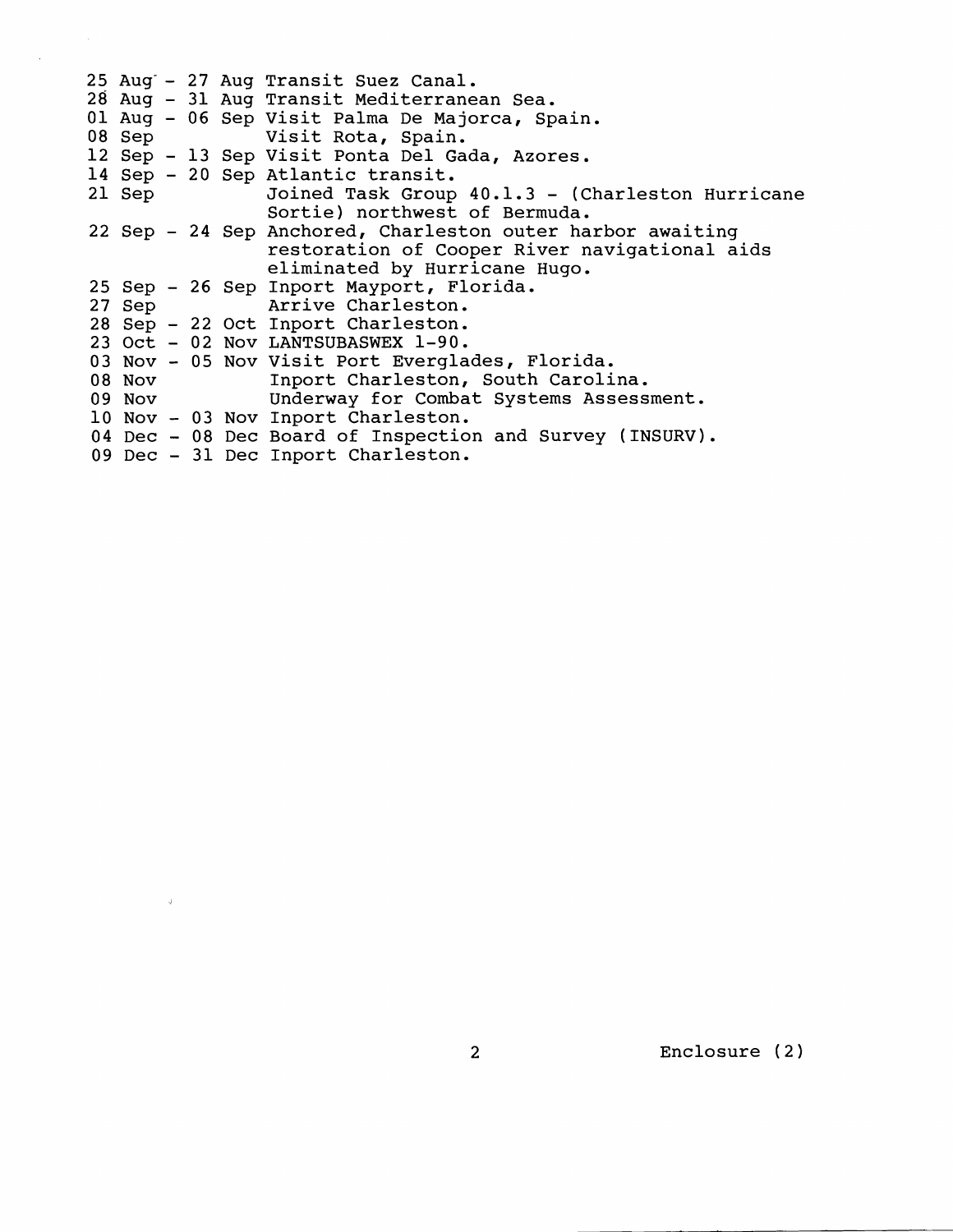## NARRATIVE SUMMARY OF COMMAND HISTORY

In January of 1989 ELROD, participated in Middle East Force Exercise 2-89 with USS GALLERY, USS CONNOLY, and USS UNDERWOOD. USS ELROD departed Charleston on 22 March to begin a six month deployment to the Persian Gulf. After a port visit in Benidorm, Spain and a Suez Canal transit, ELROD arrived in the Persian Gulf in late April. During the deployment, ELROD crewmembers enjoyed liberty in Bahrain, Ad Dammam, Saudi Arabia, and Abu Dhabi, United Arab Emirates. During these visits, ELROD crewmembers served as unofficial American diplomats, hosting numerous functions and tours of the ship for foreign military, business, and civilian dignitaries. American and British expatriate communities were especially welcoming and gracious hosts, organizing and inviting many ELROD sailors into their homes for a good home cooked meal and genial hospitality.

ELROD, assigned to the Navy's Middle East Force, spent the majority of its overseas assignment demonstrating American Naval presence and escorting American-flagged merchant shipping in this volatile corner of the world, During a portion of its deployment, ELROD was part of Joint Task Force Middle East.

On 27 July, Commander Bruce R. Linder relieved Commander Phil W. Bolin as Commanding Officer during a flight deck ceremony in Sitrah Anchorage, Bahrain. On 14 August ELROD sailed through the Strait of Hormuz at the mouth of the Persian Gulf for the last time. ELROD stopped for a three day port visit in Aqaba, Jordan on 22 August. A group of sailors visited Petra, an ancient city carved into the mountain landscape's stone walls and a setting for a scene from the latest Indiana Jones movie. On the afternoon of 23 August his majesty King Hussein of Jordan visited ELROD with his two young sons. The King, an accomplished helicopter pilot, landed his Royal Jordanian Helicopter onto ELROD's flight deck and spent an hour touring the ship and greeting crewmembers. Upon departure the young princes received ELROD ballcaps and the King performed an impressive aerial display high above the ship in the Royal Helicopter. On their way across the Mediterranean the crew enjoyed one final week of rest and relaxation by visiting the port city of Palma de Majorca, located in the Balearic islands off Spain's southeastern coast.

ELROD's return to Charleston was delayed by Hurricane Hugo. The crewmembers watched from seaward as Hugo smashed into their home port on September 21, the very day they were scheduled to return. Upon return to Charleston, ELROD crewmembers participated in the effort to rebuild the city,

On 23 October, ELROD participated in LANTSUBASWEX 1-90 with ships of the Royal Navy, Canadian Navy, and U.S. Navy as well as Dutch, British, Canadian and U.S. Navy patrol Aircraft. The crew relaxed in Fort Lauderdale, Florida upon completion of the exercise.